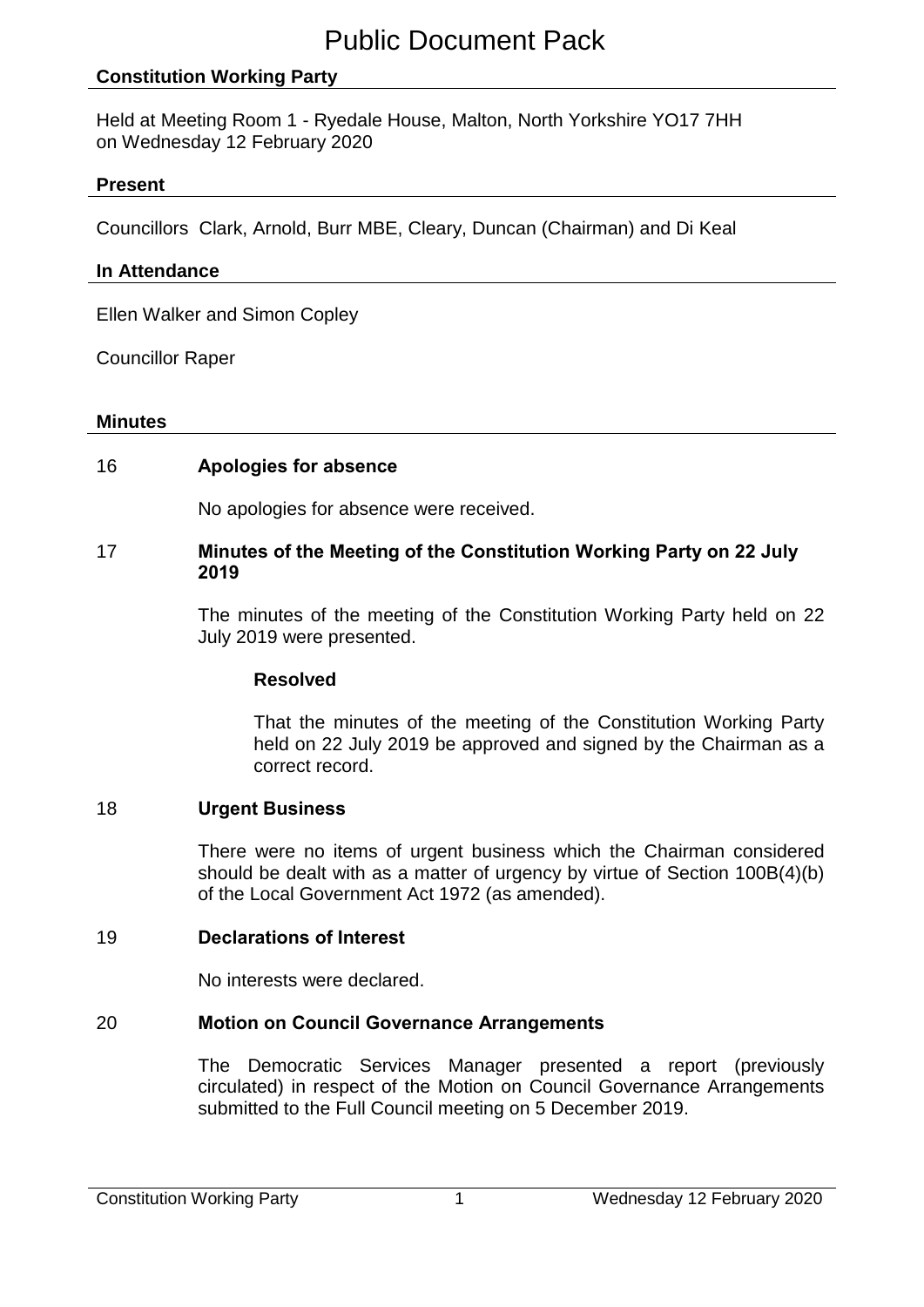Members discussed each section of the motion in turn and made revisions to the original wording.

It was confirmed that there are no proposals to move to executive arrangements.

It was considered that the section on Committees should be given more consideration and that this would be taken out and reviewed separately in future.

Members stated that time was required to consult others within their groups on the proposed amendments. A further meeting of the Constitution Working Party will therefore be convened to consider the amended version of the motion, attached as Appendix 1 of the minutes.

## 21 **Any other business that the Chairman decides is urgent.**

There being no other business, the meeting closed at 9:00pm.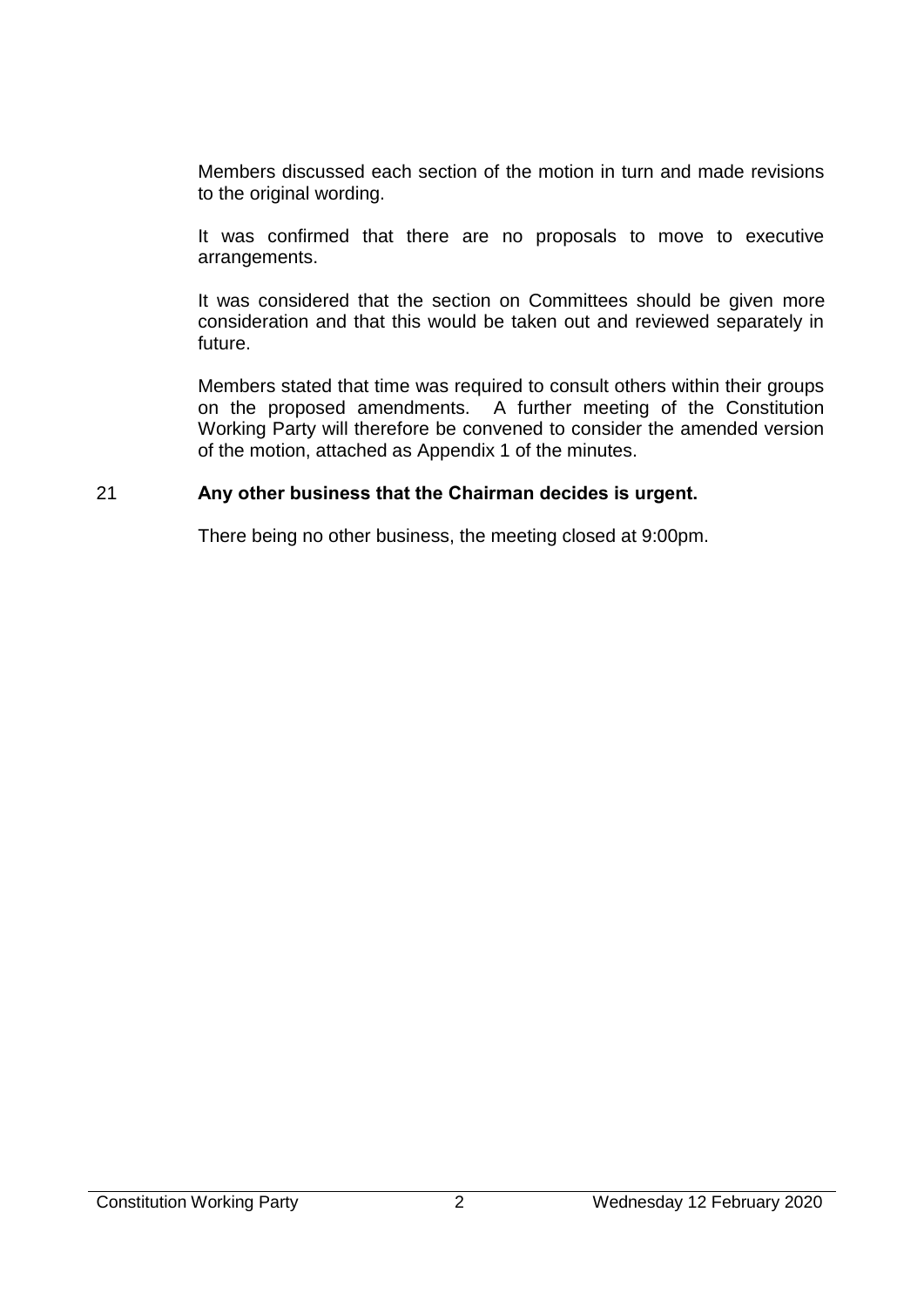## **APPENDIX 1**

Following discussion and suggested revision by the Constitution Working Party of the motion proposed by Councillor Duncan and seconded by Councillor Arnold, the proposed motion now reads: **Minute Annex**<br>
Minute Annex<br>
ion by the Constitution Working Party of the motion<br>
vice to update and amend the constitution to reflect<br>
elect a Councillor Amold, the proposed motion now<br>
vice to update and amend the const

*"This council tasks the Head of Paid Service to update and amend the constitution to reflect the following:*

*Leader*

- *The Annual Council Meeting will elect a Councillor to be the Leader of the Council for the Municipal Year*
- *The Annual Council Meeting will also appoint the Leader to be a member of the Policy & Resources Committee and to act as its Chairman*
- *The Leader shall:*
	- *be the Chairman of the Policy & Resources Committee;*
	- *provide overall political leadership and strategic vision to the council;*
	- *work to ensure member priorities are delivered;*
	- *promote cross-party collaboration, collective decision-making and the flow of information between members;*
	- *act externally as the council's main political representative;*
	- *be the council's main public spokesperson;*
	- *and be answerable to council for performance*

#### *Deputy Leader*

- *The Annual Council Meeting will elect a Councillor to be the Deputy Leader of the Council for the Municipal Year*
- *The Annual Council Meeting will also appoint the Deputy Leader to be a member of the Policy & Resources Committee and to act as its Vice Chairman*
- *The Deputy Leader shall:*
	- *be Vice Chairman of the Policy & Resources Committee;*
	- *work closely with, and support the Leader, to provide overall political leadership and strategic vision to the council;*
	- *work closely with, and support the Leader, to ensure member priorities are delivered;*
	- *promote cross-party collaboration, collective decision-making and the flow of information between members;*
	- *deputise for the Leader when required to do so;*
	- *and be answerable to council for performance*

#### *Lead Members*

- *The Annual Council Meeting will elect Lead Members, each with a Lead Portfolio relating to key priorities within the Council Plan, for the Municipal Year;*
- *The Annual Council Meeting will appoint the Lead Members to be members of the Policy & Resources Committee, ensuring that political proportionality is adhered to;*
- *Lead Members shall:*
	- *be members of the Policy and Resources Committee;*
	- *provide political leadership and strategic vision to their portfolio area;*